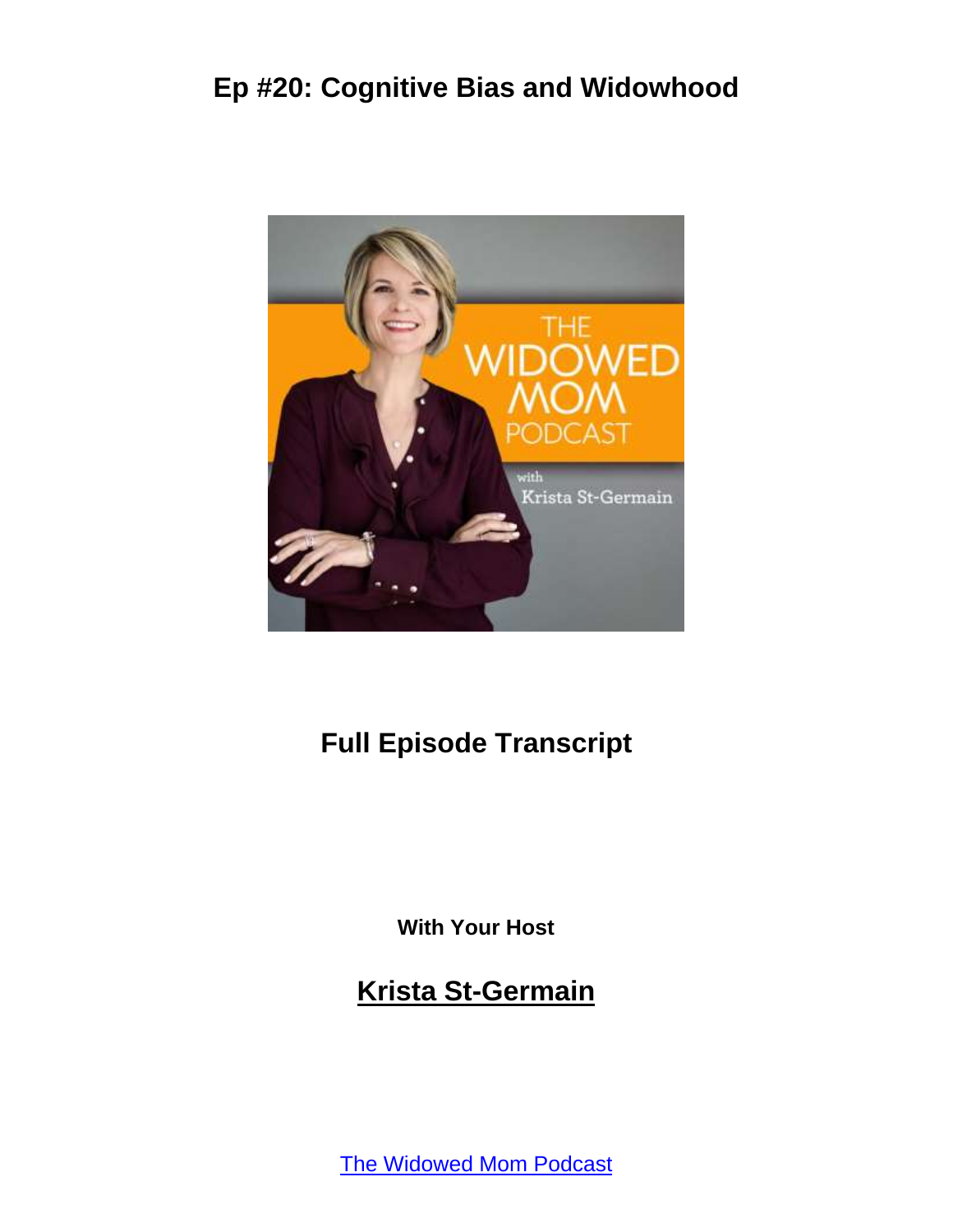Welcome to *The Widowed Mom Podcast*, episode 20, Cognitive Bias and Widowhood.

Welcome to *The Widowed Mom Podcast,* the only podcast that offers a proven process to help you work through your grief to grow, evolve, and create a future you can actually look forward to. Here's your host, certified life coach, grief expert, widow, and mom, Krista St-Germain.

Hey there, welcome back to the podcast. I've got something super useful for you this week. We're going to talk about cognitive bias and what you need to know. If that's a term you've never heard before, don't worry, I'm going to explain it to you, break it down. It's all going to make sense. You're going to see how it's playing out in your life and you probably don't even know it's happening.

But I want you to understand it because I want you to be able to put it to good use and make it work for you instead of against you because my guess is that it's working against you right now and you don't know that yet, so I'm going to teach you all about it.

So, before we do that though, I'm going to read a listener review. We are ticking up there – my goal, I've told you before, I want a million widows to listen to this podcast. And considering there are 11.so-many widows out there, over 11 and a half million of us, I think that's a reasonable goal. My next baby goal is to get 200 reviews on the podcast. Not just ratings, I'm talking Apple Podcasts, 200 reviews. So if you listen on Spotify, this really isn't relevant. But if you're listening to the podcast in Apple Podcasts, you have an Apple device and you haven't given a review of the podcast where you actually type in words that say what you think of it, I would be so grateful if you would do that because that's what helps other people find us in iTunes, or it's now called Apple Podcasts.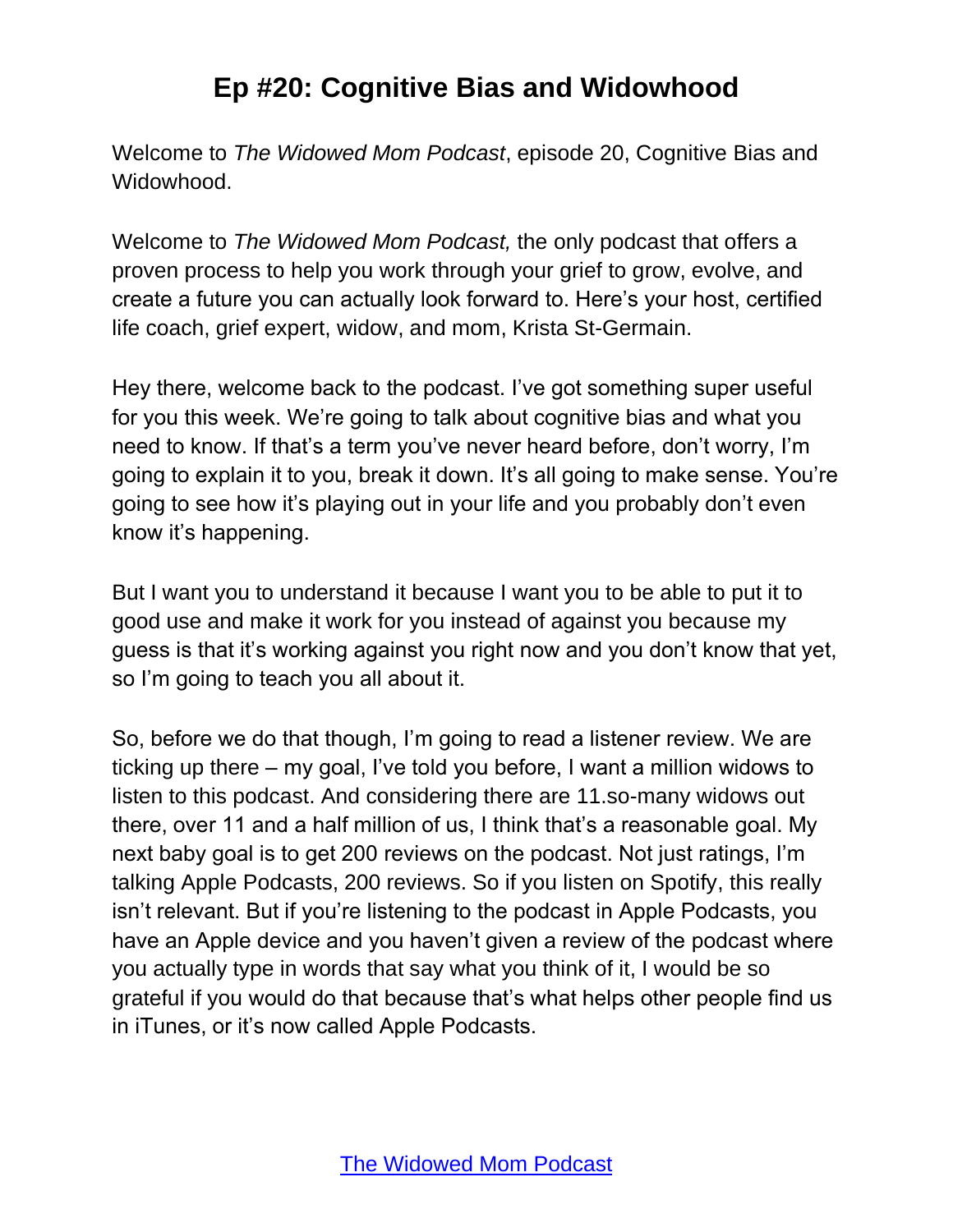So, this review that I want to read today is from a woman named Barbra and the title of her review is, So Soothing. And she wrote, "I'm not a widow, but have gone through a difficult divorce and have grieved the end of a 26 year marriage, along with the ramifications for the rest of the family. And I find the content that Krista offers through this podcast, as well as emails I receive from her. Very soothing and inspiring. Love her calm voice and loving energy."

Thank you, Barbra. And if any of you just got a little bristly that someone came here to listen to this podcast because of divorce – I know sometimes that really can cause interesting reactions among widows, I want you to know, Barbra, I think it's amazing. Grief is the natural response to loss.

Grief is not just the natural response to loss as it relates to death. It's not specific to death. It's loss. So I am so glad that what I'm offering you is helping you through your loss, even though it's different than the loss of some of the other listeners. And honestly, everyone's loss is different. That's why grief is such a unique experience. But I'm glad it could be useful to you, so that's great.

Okay, let's talk about cognitive bias. I wonder, first of all, if you've ever heard the term cognitive bias. This is an important concept to know because it's altering everything you see and experience in the world.

So here's what's happening in your brain; there is so much data, raw data in the world, that it would we impossible for the human brain to absorb and process all of it. So we have to have some ways to deal with that. We can't have our brain be on overload and basically run out of processing space.

So it cannot process all of what's happening in the world and it has to have a way of deciding what data in the world is relevant to us so that it knows what to worry about, what to process. And it does this with something called the reticular activating system.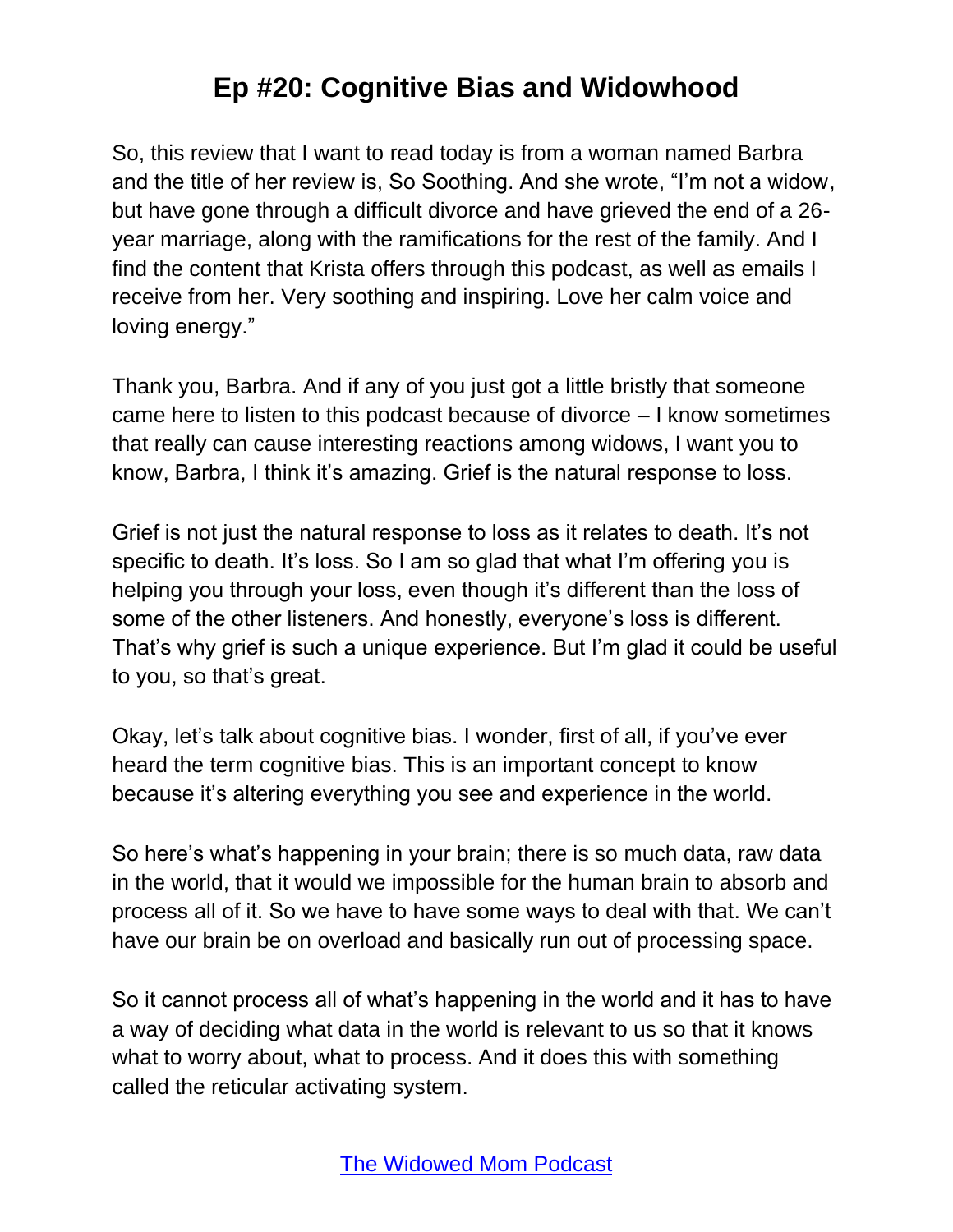I like to think of the reticular activating system as a bouncer at a night club. Now, get that image in your mind. The bouncer is out there at the night club. It's deciding who gets to go into the club and who doesn't. It's filtering who gets in, who has to stay out.

Our brain does this too. So, think about a time where you have been keenly aware of something that is new. So, like for me, when my daughter started playing volleyball, volleyball was not in my conscious awareness until my daughter started playing it. I didn't play volleyball. I was never interested in volleyball. I didn't pay attention to volleyball at all.

But when my daughter started developing an interest in it, all of a sudden, I became very aware of volleyball. I started hearing more about it, noticing more people who I worked with whose children played this sport. I was becoming more aware of the sport in my community and just starting to see it more often.

Now, was volleyball there any more now because my daughter was interested than it was before she was interested? No, of course not. Volleyball was just volleyball. But now, my brain was looking for volleyball because I had sent the message that it was important. I was paying attention. It's the same reason why you can hear your name in a crowded room. Your hear white noise, someone says your name, you perk up.

Or the last time you bought a car, it seemed like the day after you bought the car or researching the car that, all of a sudden, the car was everywhere. There were many more of those cars on the road than there used to be. But we know this isn't true. We know this isn't true.

This is the reticular activating system at work. This is what causes cognitive bias. Cognitive bias happens when we have a belief, a thought – really a belief is just a thought we've thought enough times that it becomes a belief. We have a thought or a belief and because our brain is a perfectly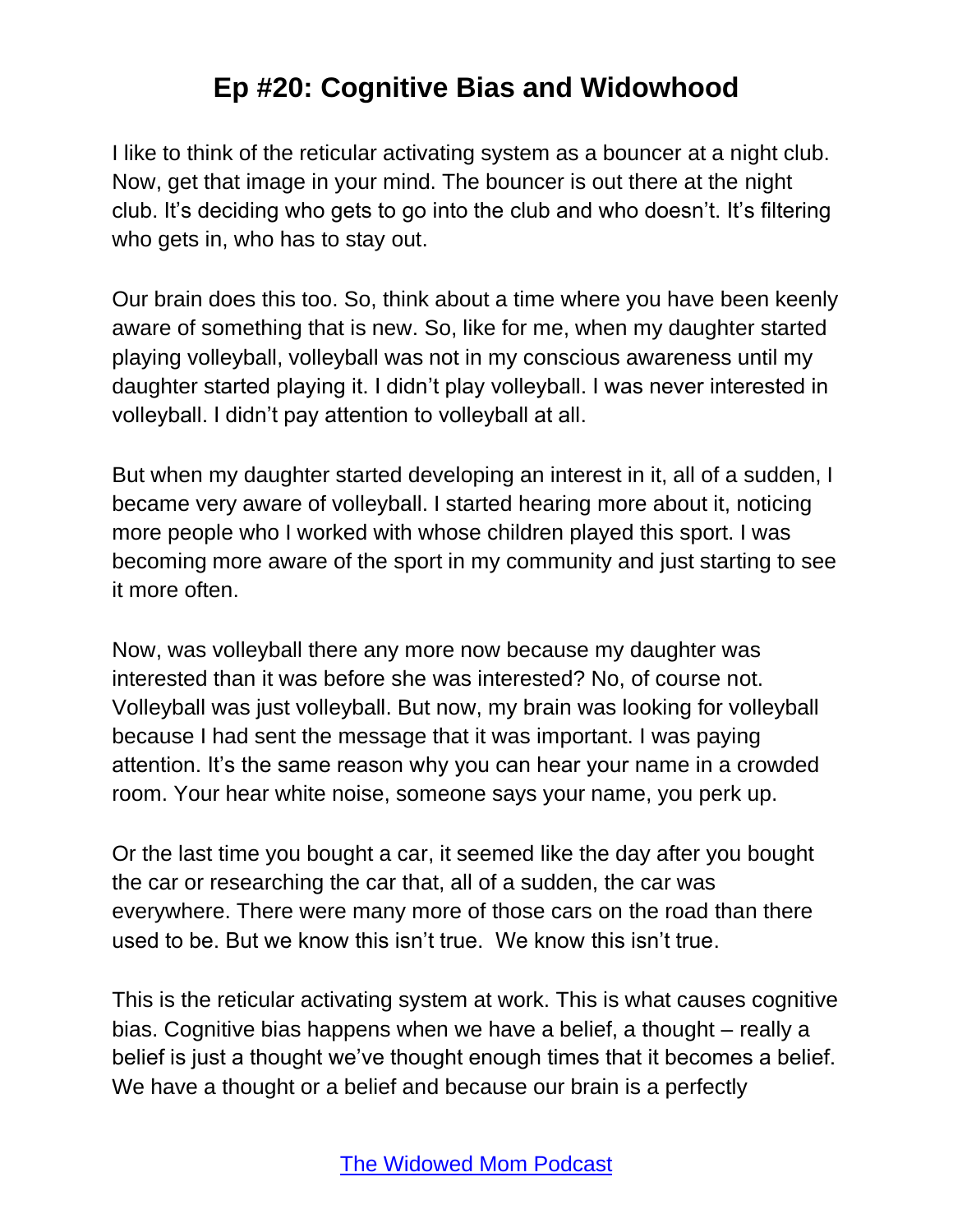functioning brain and it goes about doing what brains do and using its reticular activating system, it starts gathering evidence in line with our thought, with our belief. It starts looking and filtering for evidence to support what we believe.

Maybe you've had someone in your life who you just didn't like, and your thought about them was that they were inconsiderate. And so then, what you probably began to notice is that you saw a whole lot of inconsiderate behavior from that person. In fact, what you may not have realized is that your brain was likely blocking behavior that wasn't inconsiderate from you. It was filtering it out. It was showing you what you believed to be true which then strengthens your belief. It creates a cycle of belief.

So you think the thought, "He's inconsiderate," and then your brain shows you more and more evidence, "Yep, see what he did over there. See how he said that. Yep, a considerate person wouldn't have done that." And now, you've put him in a box and all you can see is an inconsiderate person.

Meanwhile, right under your nose, he could be doing some things that actually are quite considerate, but you can't see them because of the reticular activating system. So the bias develops cognitively. That bias to believe your thinking sticks.

So I want to talk about how this can impact you as a widow in some specific ways that I see my life coaching widow clients being impacted by this. So think about some of these situations and see if any of them apply to you.

If you've ever had the thought, "Other people don't understand…" it's a common thought among widows, right? We tend to think that no one understands what we're going through. When you've had that thought that other people just don't understand, then because of the reticular activating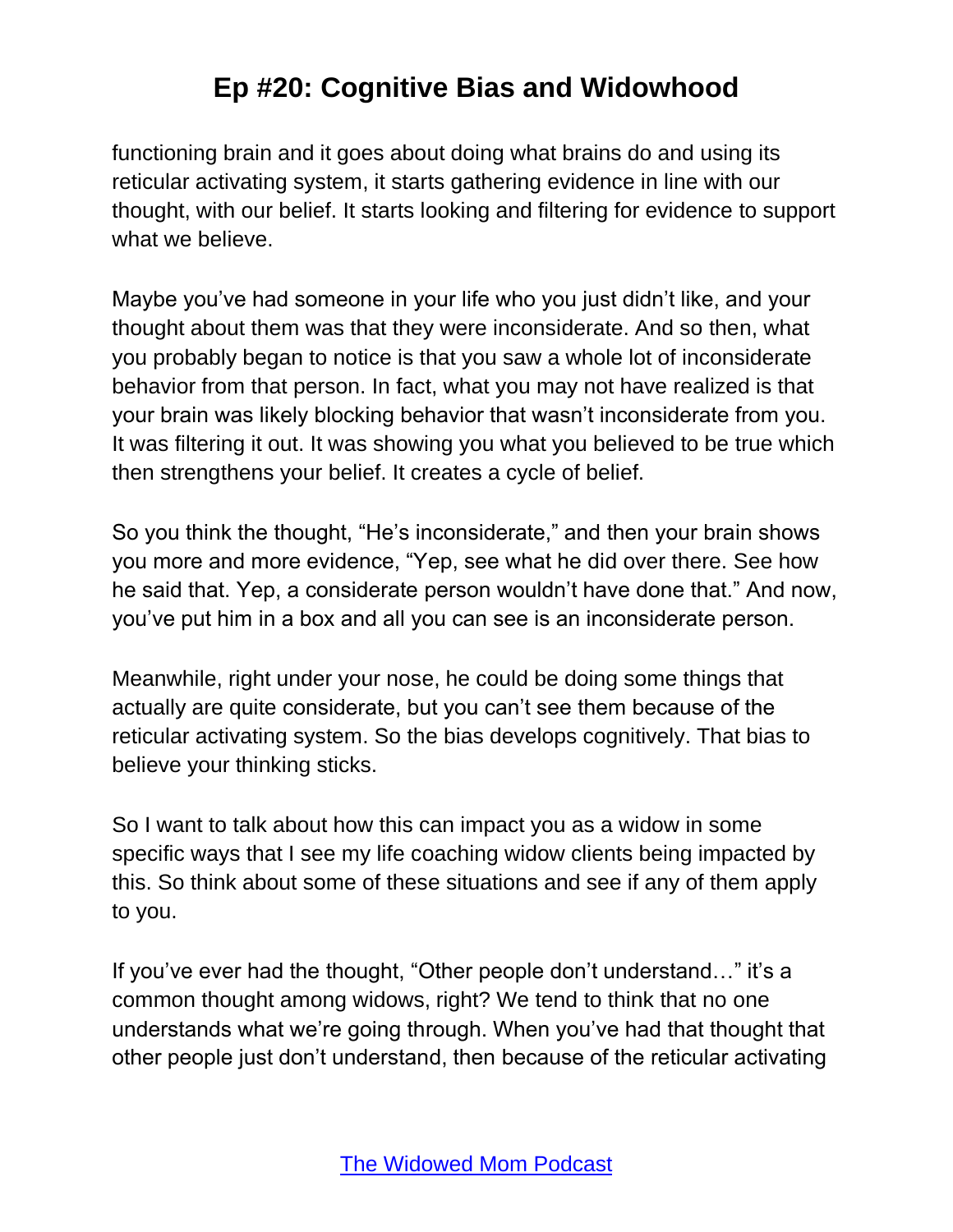system, your brain starts filtering for evidence of all the people who don't understand, all the ways in which other people don't understand.

It shows you more evidence of that. It blocks from you evidence to the contrary, things that don't fit your thought that other people don't understand you. And something else is actually happening here too; our thoughts are what create our feelings, not other people, our thoughts. So when we think the thought that other people don't understand us, then chances are good that we feel lonely or misunderstood, something along those lines. What have you felt?

The way we feel is the reason we do what we do in the world. So when we feel lonely or misunderstood, what do we do? Well, we don't get right out there and share our most vulnerable secrets with everyone. When we're feeling lonely and misunderstood, most of us will isolate. Most of us will not open up to people. Most of us will not share what we're actually going through. We'll just fake it. We fake it, don't we?

We keep people at an arm's distance. We don't invite them in. And then we create more evidence for our thinking that other people don't understand us. We don't even give them the chance to understand us, not because there's something wrong with us, not because we're bad people, but because our thoughts are not serving what we want in life.

We think we're just making an observation about how other people are in relation to us, that they haven't gone through grief and we have, they've never lost their husband and we have. They're saying things that we don't think are indicative of the types of things that someone would say if they understood us.

And so we start deciding that other people don't get it, and then we don't feel good because of that. And then the way we act creates more of it. So now we've got two things working against us. We've got cognitive bias,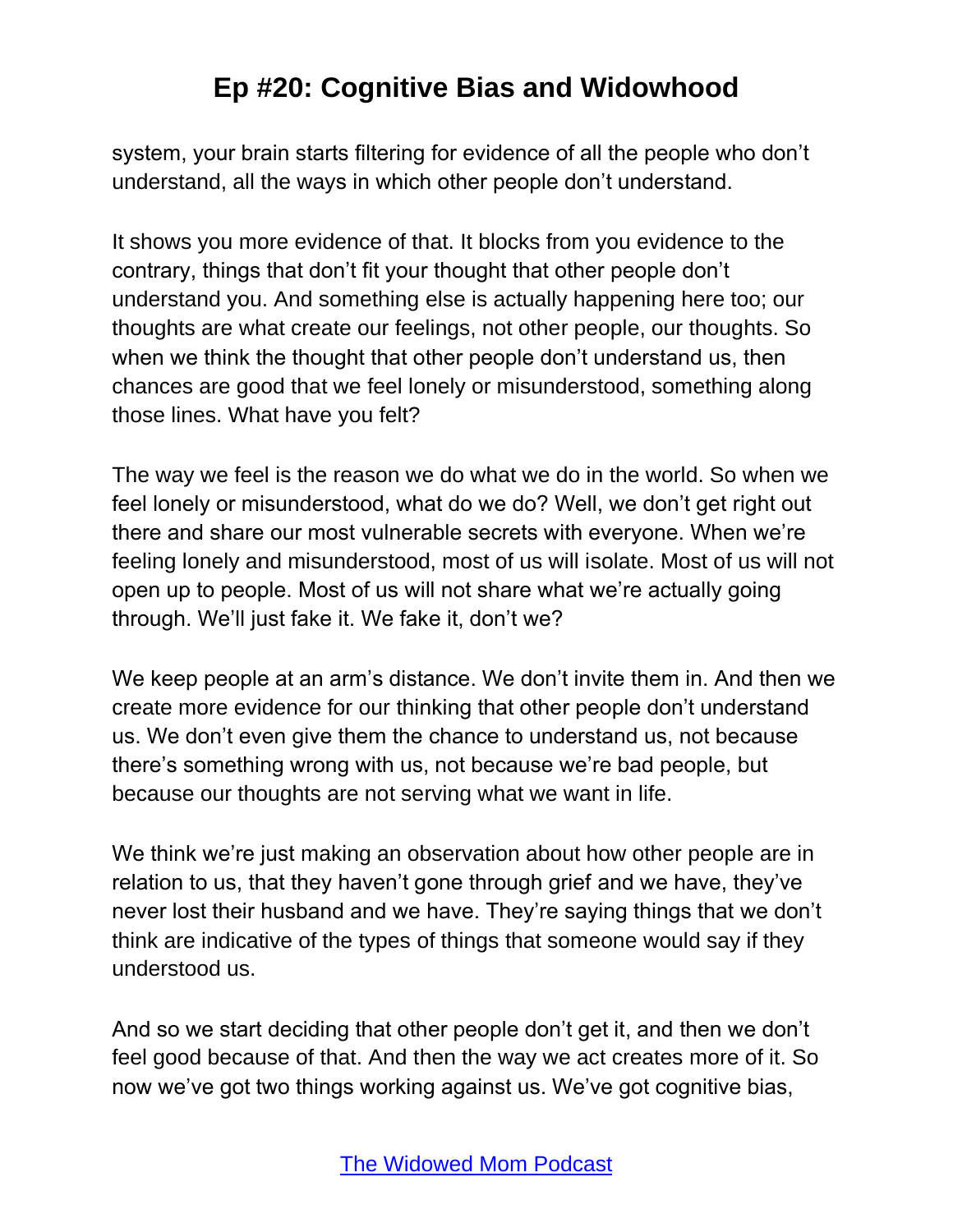where our brain is seeking evidence for the thoughts that we have, and blocking evidence to the contrary. And, because of the emotional state that we're creating for ourselves, we behave in ways that take us farther away from the reality that we want.

Here's another one. How many of you have ever thought you're a terrible mother or you're not a good mother or you should be a better mother? And you just think you're making an observation about the interaction that you just had with your child. It doesn't matter if they're grown or young, teenagers, it doesn't matter.

Something doesn't go way you expected it to go, words are exchanged and then you decide that that is evidence and proof that you are not a good mom. And then your brain goes to work if you think that thought long enough.

Your brain is always looking for evidence, "Oh yeah, hey, remember last week when you yelled? Remember when you lost your patience that one time? Remember how you slammed that door? Remember when you took them through the drive through and fed them fast food and who knows what?"

Your brain starts showing you. And all of a sudden you're like, "Yeah, I really am a terrible mother." And it's difficult to see anything else. So cognitive bias is not your friend with a thought like this. It's not your friend at all. I want you to be very skeptical of the evidence that you seem to see about other people, about you.

Our brain is so powerful, so powerful, and there are so many things happening that we really aren't consciously choosing. It's really possible that you're a better mother than you think you are but that your brain is just doing what good brains do and using its RAS, it's reticular activating system, RAS, and giving you evidence of what you think.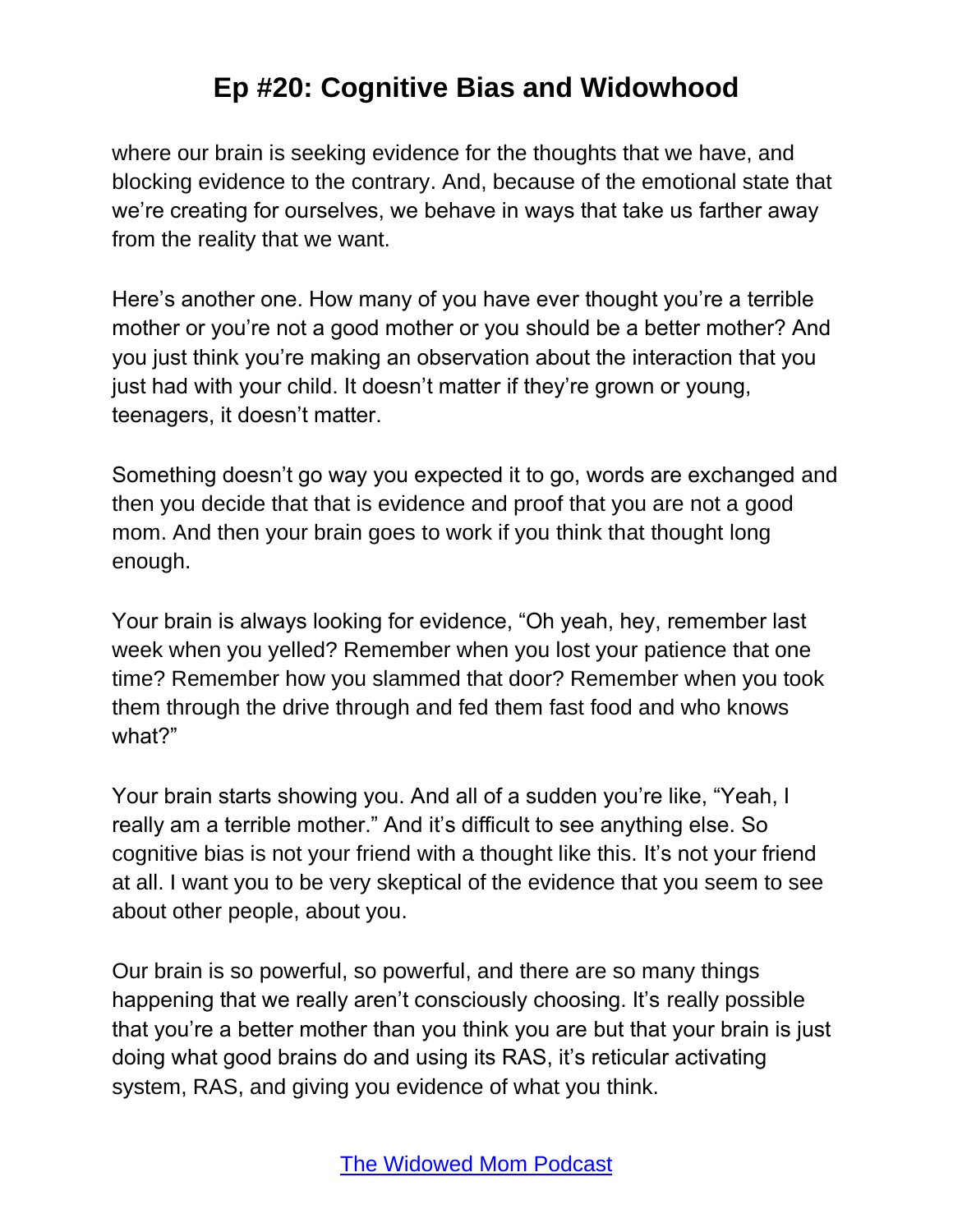So then, let's talk about the emotional side of that. You go thinking, "I'm a terrible mom, not a good mom." That probably makes you feel guilty, inadequate, something along those lines. It's not the thing you did as a mom that makes you feel quilty or inadequate. It's your brain. It's the sentence in your mind telling you that you're a terrible mother.

And then what do you do when you feel guilty or inadequate? You're probably more likely, as humans are, as parents are, when we feel guilty, to avoid our children, to avoid any sort of conflict or parenting, to shy away from it, maybe not to set consequences or not enforce them.

Maybe we give in, we give them what they want because we're feeling guilty or inadequate. Maybe we overindulge them. Maybe we buy them things they really don't need or we can't afford because we're trying to get our way out of the guilt and feel better about ourselves.

And then you're actually creating more evidence that you're not the kind of mother that you want to be. You aren't your best mom, but it isn't because of you and it isn't because of whatever it was that originally happened before you told yourself you were terrible.

I'll give you another one, and I see this one a lot, "I'll never find anyone like my husband." Now, I don't believe you will ever find anyone exactly like your husband because there was only one of him, right? He was a unique human. You are a unique human. I am a unique human. There are no carbon copies of any of us.

But I want you to think about how this feels when you say it, "I'll never find anyone like my husband." You probably feel pretty committed to that belief, pretty certain of it. And what happens if you're certain that you'll never find anyone like your husband? You won't look.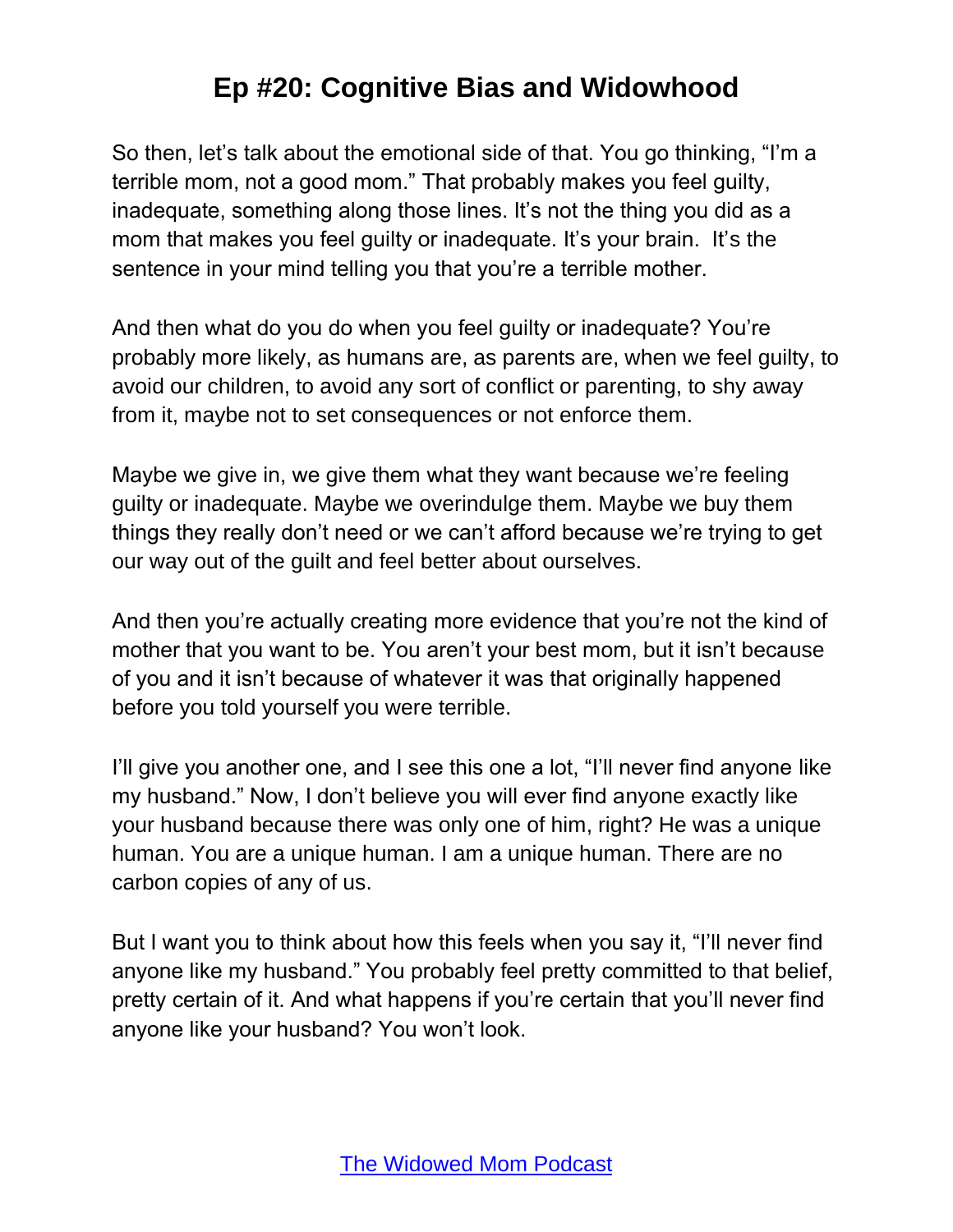If you do look, you'll compare everyone you ever see to him, everyone. And your brain in the background is doing its homework like a good little brain. "Yes, see, he's not as good as your husband. See, your husband never would have done that. Can you imagine? None of these are as good as your husband."

Anyone that could potentially be a great fit for you, a wonderful partner for you, your brain will block them because you're believing, "I'll never find anyone like my husband," and your brain is out there just trying to help you, just trying to filter the information that's relevant to you. And the result of that for you is a bias in your brain, a cognitive bias.

Okay, I'm going to give you one more because I hear this one too. Ladies, I know what you're thinking. Actually, I could go on, I've got a lot of them. Maybe I'll give you two more. Okay, "There's something wrong with me." Have you ever thought that, there's something wrong with me?

And then, when you think that, I bet you probably feel shame, "There's something wrong with me." And then think about how shame makes you behave in the world. When we feel shame, we are so hard on ourselves. We start criticizing ourselves. We start fault-finding. We hide, we isolate, we do what I like to think of as the shame spiral, where we just create this negative spiral and follow it down and down and down and down.

We don't show up authentically in social situations. We're very, kind of, false and guarded, all because of shame, all because of shame. And shame is just caused by our thought that there's something wrong with us. And we actually create that with our brain. And then, the razz in the background doing it's thing, "Oh yeah, there's something wrong with you. Remember what you did over here? Look, you can't even do that simple thing. There's definitely something wrong with you. Well, if there wasn't something wrong with you, I bet you could have probably done that already, but you can't." It will just continue to show you.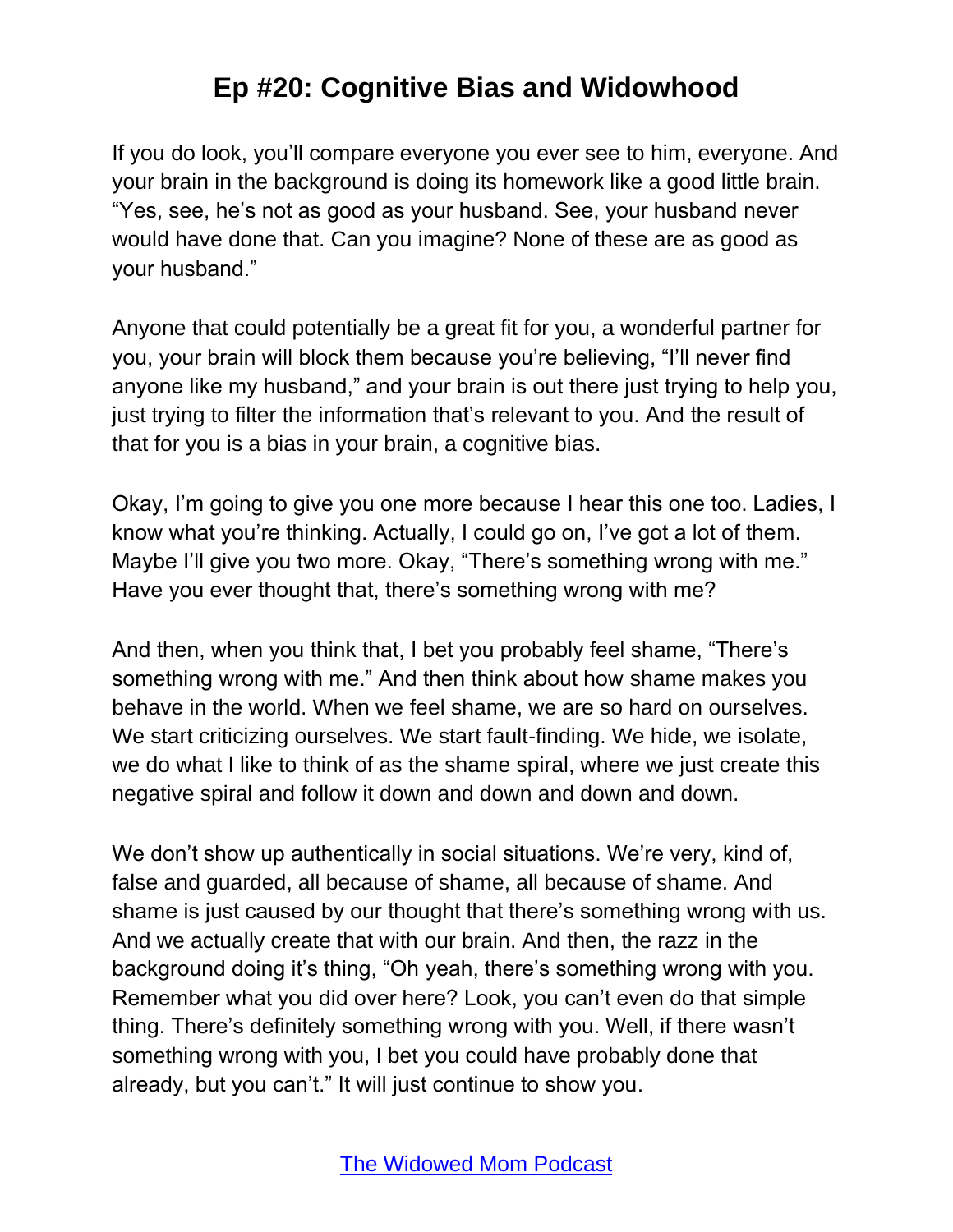How about – I really will end on this one – being a widow is hard. Now, if we got all the widows in the world in the room, I bet a lot of them would agree that being a widow is hard. It doesn't matter, that's not the point. We could all find the truth in that.

But knowing how the brain's filtering system works, is that a way you want to think? I propose no. Unless your follow-on thought is being a widow is hard and I'm up for it, or being a widow is hard and I'm harder, unless you have a really powerful empowering follow up thought, but otherwise, a thought like that, being a widow is hard, how does it feel to you?

Think it; being a widow is hard. It feels kind of overwhelming and depressing and – I'm struggling to come up with the word. I feel like a pressure in my chest. It feels heavy. Being a widow is hard. And then how do we show up in the world when we feel that way? We don't take productive action from overwhelm. We overcomplicate things. We spin around. We make things harder on ourselves, don't we?

And all the while, our brain in the background, "Hey, this is hard. Remember when you used to do this together? That was easier then, wasn't it, but now you've got to do it by yourself and this is hard. And all this is hard and this is hard, and by the way, other people don't understand me, there's something wrong with me. I'm a terrible mother and I'll never find anyone like my husband."

These are the things that are going on in the unsupervised brain that most of us are walking around with. These are the things that my mentor always says, "An unsupervised mind is like a toddler running around with a knife. It doesn't mean to hurt anything, but you better watch out. It's going to do some damage. You need to manage it."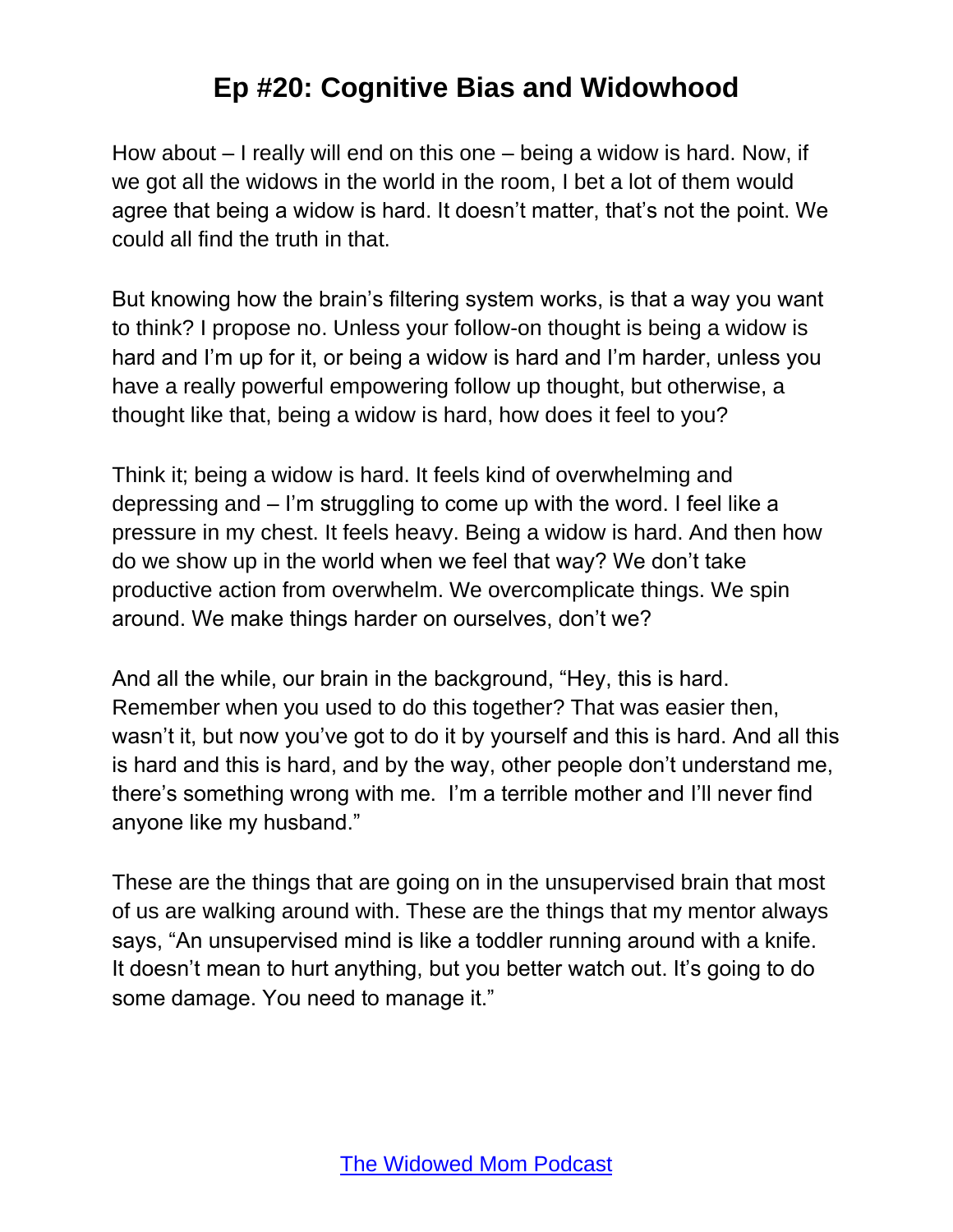I like to think about it as an unsupervised toddler with a Sharpie marker as opposed to a knife. It feels a little less frightening to me. But I think it's the same concept.

We are all walking around and we're thinking these thoughts and we're not really understanding how powerful our brain's filtering system is and how easy it is for our brain to find evidence of what we're looking for and how consistently we can literally not see what is in front of our face because our brain is working. It is filtering as it was designed. It needs to be efficient, that's why it has a filtering system.

So I want you to just give yourself permission to start noticing how the thoughts you're thinking are coloring your world. The thoughts you're thinking have created a bias of the way that you see yourself, the way that you see your life, the way that you see other people in the world, not because there's anything wrong with you, not because I want you to blame yourself for it, because I want you to see how powerful your brain is so that you can develop a healthy level of skepticism and you can start deciding, are these things that I'm allowing my unsupervised brain to find evidence for, are they serving me? Are they useful to me?

I'm going to say they aren't, alright. I'm going to say they aren't. That's why cognitive bias is such an incredibly important concept for widows to understand because, if you want to create something other than more evidence of what you're already thinking, you're going to have to change your thoughts. That's a process. It requires work.

This is what I do with coaching. I help my clients identify what's working and what's not, mostly what they're choosing unconsciously, and the make some conscious decisions and do the work of actually believing what they want to believe, even when they don't, so their brain will start finding evidence for that and then they will start creating consciously and on purpose.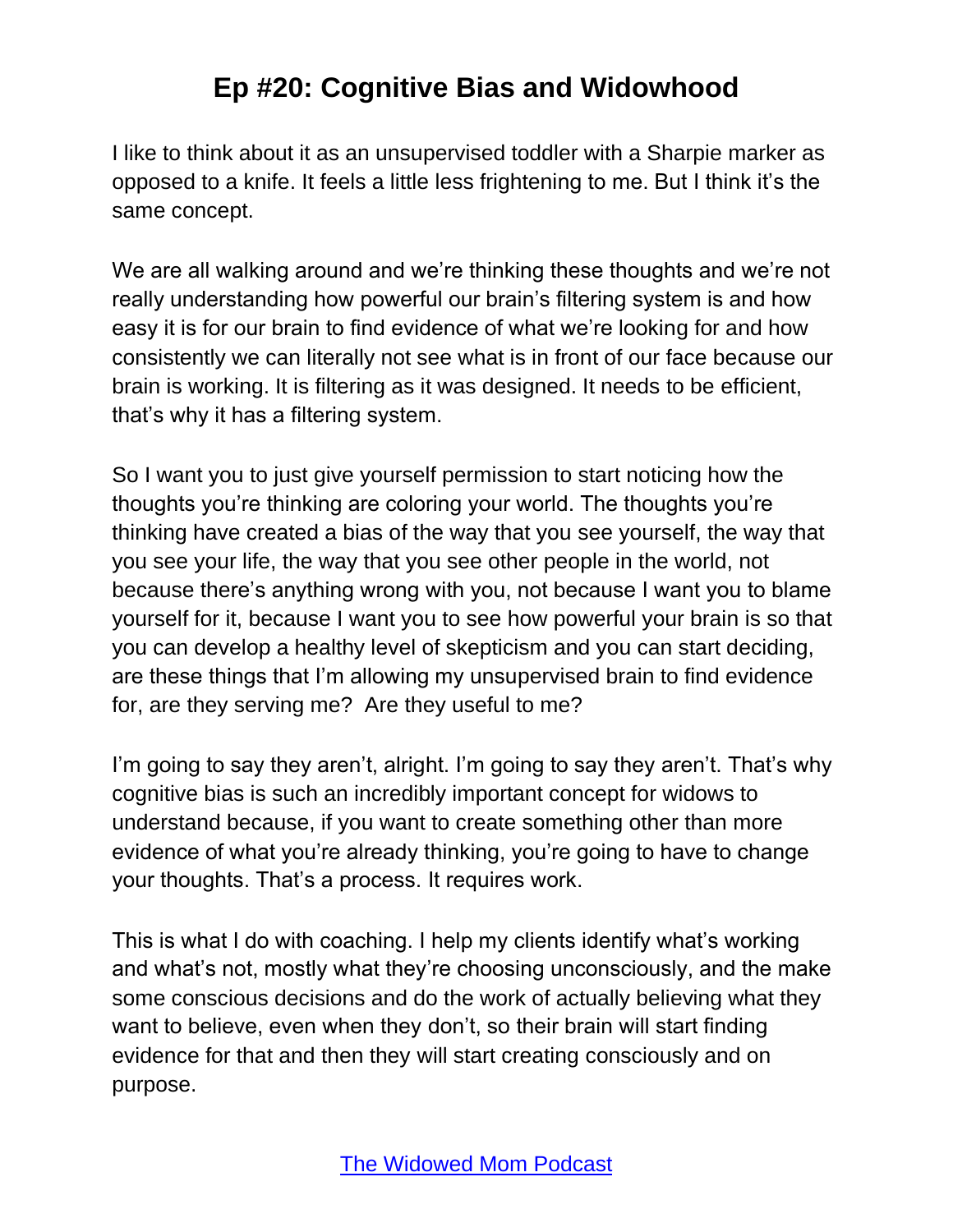And instead of believing that they're a terrible mother, which actually makes them a less amazing mother, believing an amazing mother, which makes them show up in their children's lives and be exactly the kind of mother, more of the kind of mother, that they want to be, stop believing there's something wrong with them or that being a widow is hard or other people don't understand them or any of those things that just seem like observations that hold us down, that we're holding ourselves down by thinking and believing.

Alright, that is cognitive bias in a nutshell. I hope you enjoyed it, it was useful. And hey, I record these a little bit ahead of time, so I'm working right now on my new small group coaching program. But if that's something you're interested in, it will have a rolled out probably by the time you hear this. So if you're interested, you can send me an email, check the show notes, we will get you all of the details. There is an application process to work with me in this small group.

It's not going to be right for everyone, right? Nothing to be afraid of to apply though if it's something that you're interested in, if you really do want to see transformation in your life and you want to figure out how to make tools like this work for you and actually apply them, then that's what we're going to do in this small group; six months of transformation and new chapters of life that we can actually look forward to.

Alright, remember, I love you, you've got this, and I'll see you on the next episode. Take care, bye-bye.

Ready to start building a future you can actually look forward to? Get a free copy of Krista's Love Your Life Again Game Plan, and learn her three-step process so you can stop feeling stuck and start creating your next great chapter. No matter what you've been through, your past does not have to define what's possible in your future.